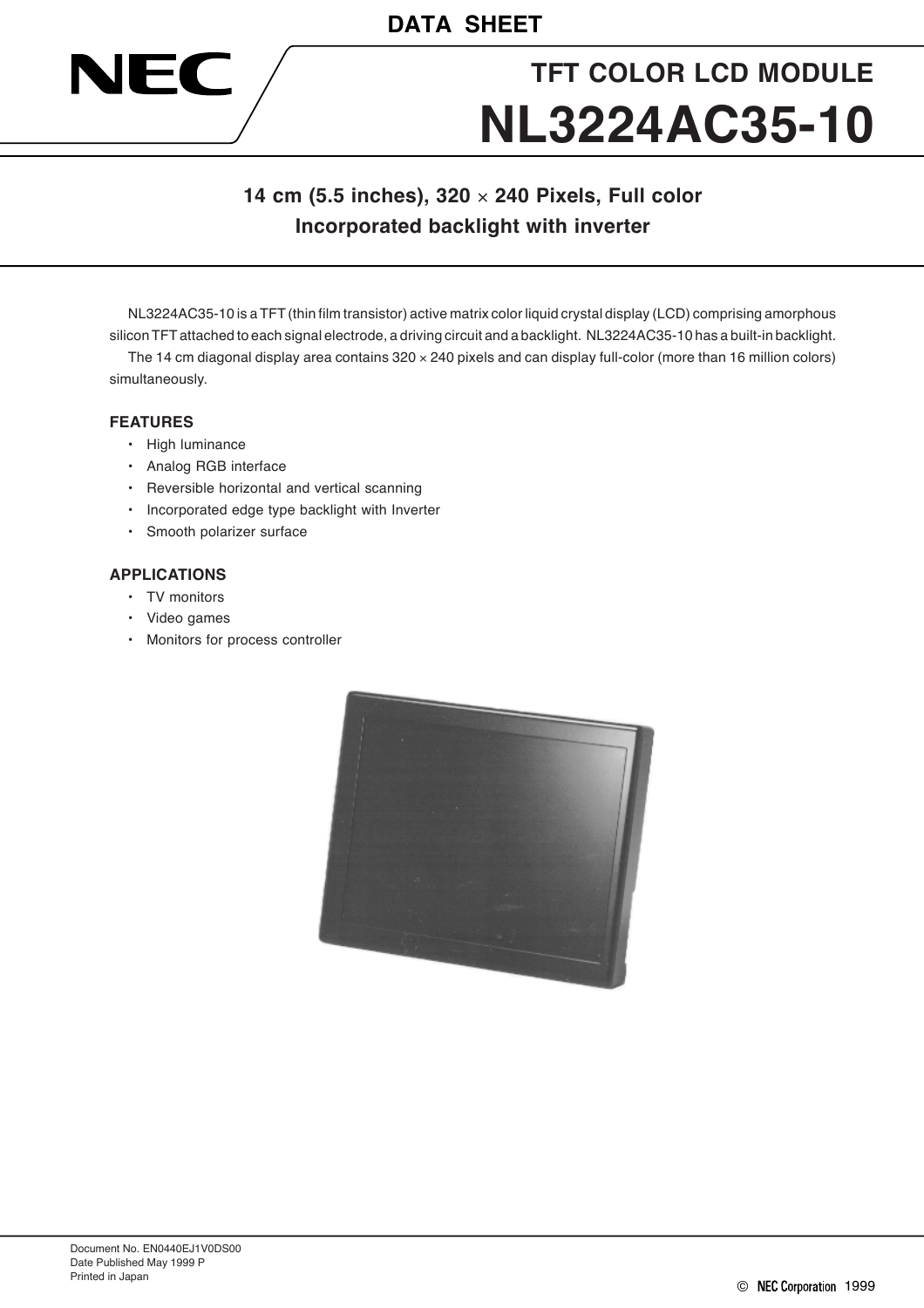#### **STRUCTURE AND FUNCTIONS**

A color TFT (thin film transistor) LCD module is comprised of a TFT liquid crystal panel structure, LSIs for driving the TFT array, and a backlight assembly. The TFT panel structure is created by sandwiching liquid crystal material in the narrow gap between a TFT array glass substrate and a color filter glass substrate. After the driver LSIs are connected to the panel, the backlight assembly is attached to the backside of the panel.

RGB (red, green, blue) data signals from a source system is modulated into a form suitable for active matrix addressing by the onboard signal processor and sent to the driver LSIs which in turn addresses the individual TFT cells.

Acting as an Electro-optical switch, each TFT cell regulates light transmission from the backlight assembly when activated by the data source. By regulating the amount of light passing through the array of red, green, and blue dots, color images are created with clarity.

#### **OUTLINE OF CHARACTERISTICS (at room temperature)**

| Display area                                          | 111.36 (H) $\times$ 83.52 (V) mm                       |  |  |  |  |
|-------------------------------------------------------|--------------------------------------------------------|--|--|--|--|
| Drive system                                          | a-Si TFT active matrix                                 |  |  |  |  |
| Display colors                                        | Full-color                                             |  |  |  |  |
| Number of pixels                                      | $320 \times 240$                                       |  |  |  |  |
| Pixel arrangement                                     | <b>RGB</b> vertical stripe                             |  |  |  |  |
| Pixel pitch                                           | $0.348$ (H) $\times$ 0.348 (V) mm                      |  |  |  |  |
| Module size                                           | 134.0 (H) $\times$ 110.0 (V) $\times$ 23.0 max. (D) mm |  |  |  |  |
| Weight                                                | 330 g (typ.)                                           |  |  |  |  |
| Contrast ratio                                        | $85:1$ (typ.)                                          |  |  |  |  |
| Viewing angle (more than the contrast ratio of 10:1)  |                                                        |  |  |  |  |
| • Horizontal: $50^\circ$ (typ. left side, right side) |                                                        |  |  |  |  |

• Vertical: 25° (typ. up side), 25° (typ. down side)

Designed viewing direction

• wider viewing angle with contrast ratio : down side (6 o'clock)

• wider viewing angle without image reversal : up side (2 and 10 o'clock)

| • optimum grayscale ( $\gamma$ = 2.2) | : perpendicular                                                |
|---------------------------------------|----------------------------------------------------------------|
| <b>Polarizer Pencil-hardness</b>      | 2H (min. at JIS K-5400)                                        |
| Color gamut                           | 50 % (typ. center, to NTSC)                                    |
| Response time                         | 16 ms (typ.), "white" to "black"                               |
| Luminance                             | 250 cd/m <sup>2</sup> (typ.)                                   |
| Signal system                         | Analog RGB signals, synchronous signals (Hsync and Vsync), CLK |
| Supply voltage                        | 12 V, 12 V (Logic/LCD driving, Backlight)                      |
| <b>Backlight</b>                      | Edge light type: one cold cathode fluorescent lamp             |
| Power consumption                     | $6.5 W$ (typ.)                                                 |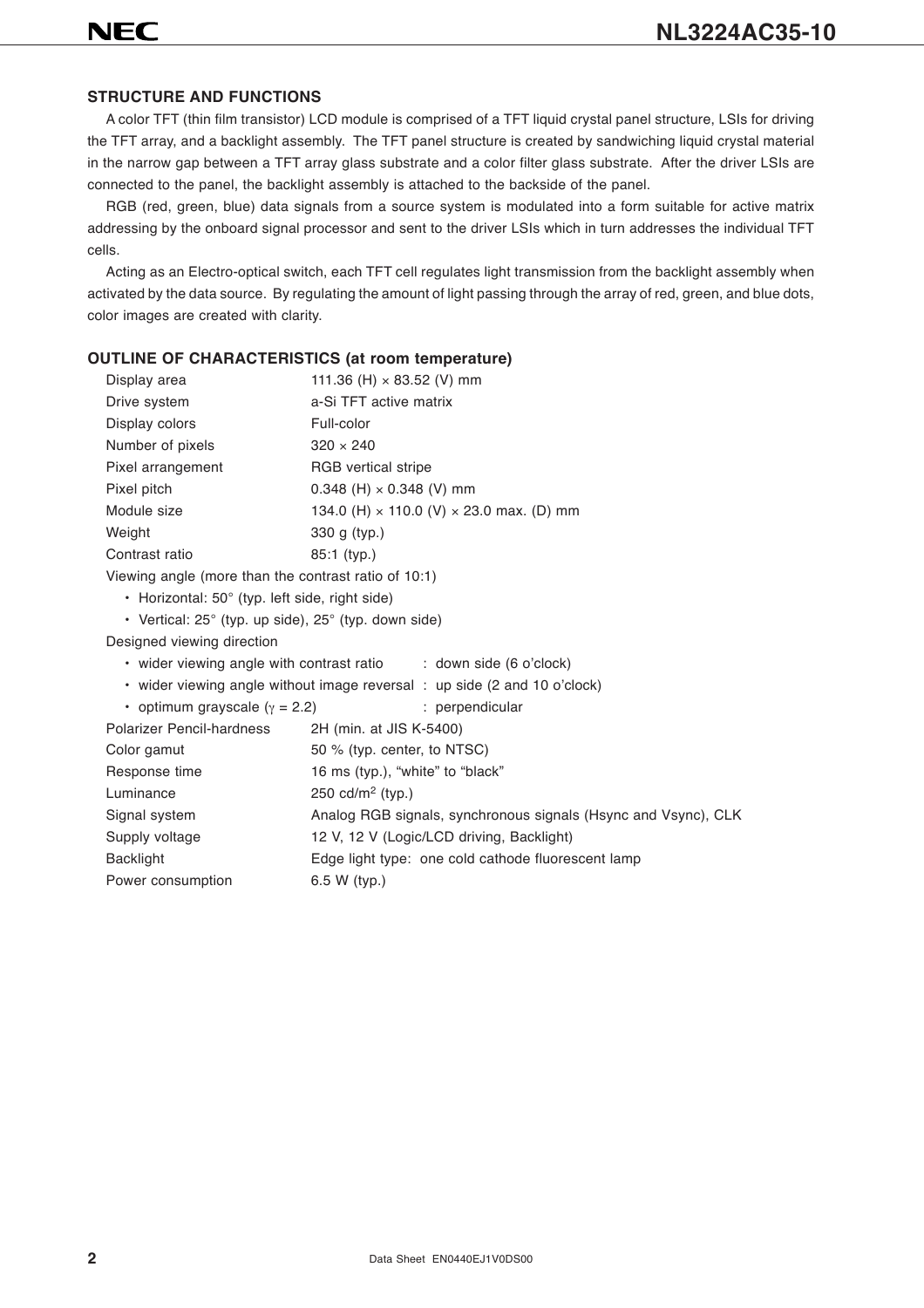#### **BLOCK DIAGRAM**

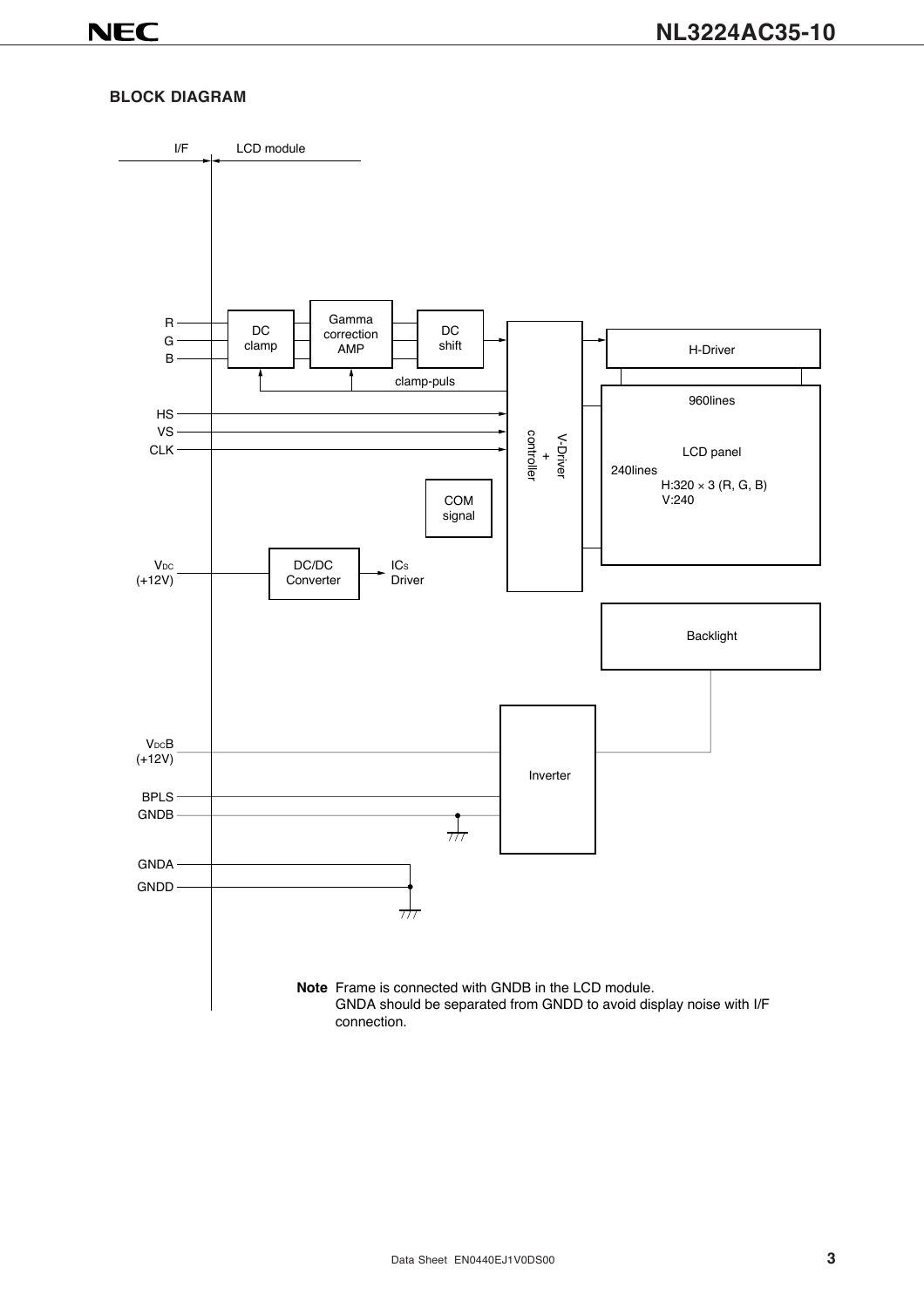#### **GENERAL SPECIFICATIONS**

| Item              | Specifications                                              | Unit  |
|-------------------|-------------------------------------------------------------|-------|
| Module size       | 134.0±0.5 (H) $\times$ 110.0±0.5 (V) $\times$ 23.0 max. (D) | mm    |
| Display area      | 111.36 (H) $\times$ 83.52 (V)                               | mm    |
| Number of dots    | $320 \times 3$ (H) $\times$ 240 (V)                         | dot   |
| Dot pitch         | $0.116$ (H) $\times$ 0.348 (V)                              | mm    |
| Pixel pitch       | $0.348$ (H) $\times$ 0.348 (V)                              | mm    |
| Pixel arrangement | RGB (Red, Green, Blue) vertical stripe                      |       |
| Display colors    | Full-color                                                  | color |
| Weight            | 335 (max.)                                                  | g     |

#### **ABSOLUTE MAXIMUM RATINGS**

| Parameter                  | Symbol                              | Ratings                       | Unit            | Remarks             |  |
|----------------------------|-------------------------------------|-------------------------------|-----------------|---------------------|--|
| Supply voltage             | $V_{DC}$                            | $-0.5$ to 16.0                | V               | Ta = $-20$ to 65 °C |  |
|                            | <b>V<sub>DC</sub>B</b>              | $-0.5$ to 16.0                | V               |                     |  |
| Logic input voltage        | V <sub>IN1</sub>                    | $-0.5$ to 5.5                 | V               | Ta = $-20$ to 65 °C |  |
| Analog RGB input signal    | V <sub>IN2</sub>                    | $-2.5$ to 2.5                 | $\vee$          | $V_{DC} = 12 V$     |  |
| Storage temp.              | $\mathsf{T}\mathsf{s}\mathsf{\tau}$ | $-20$ to 65                   | $^{\circ}C$     |                     |  |
| Operating temp.            | Top                                 | $0$ to $65$                   | $^{\circ}$ C    | Module surface*     |  |
| Humidity (no condensation) |                                     | $\leq$ 90 % relative humidity | Ta $\leq 60$ °C |                     |  |

**\*** measured at the center of the display area

#### **ELECTRICAL CHARACTERISTICS**

#### **(1) Power supply, logic input** Ta = 25 °C

| Parameter               | Symbol                 | min.     | typ. | max. | Unit   | Remarks                                           |
|-------------------------|------------------------|----------|------|------|--------|---------------------------------------------------|
| Supply voltage          | $V_{DC}$               | 11.0     | 12.0 | 13.0 | V      | For Logic and LCD driving                         |
|                         | <b>V<sub>DD</sub>B</b> | 11.0     | 12.0 | 13.0 | $\vee$ | For backlight                                     |
| Logic input "L" voltage | <b>VIL</b>             | $\Omega$ |      | 0.9  | v      |                                                   |
| Logic input "H" voltage | <b>V<sub>IH</sub></b>  | 3.15     |      | 5.0  | $\vee$ |                                                   |
| Supply current          | $_{\text{loc}}$        |          | 145  | 200  | mA     | At pixel-checkered pattern<br>$(V_{DC} = 12.0 V)$ |
|                         | $I_{DC}B$              |          | 395  | 450  | mA     | Maximum luminance<br>$(V_{DCB} = 12.0 V)$         |

#### **(2) Video signal (R, G, B) input**  $\begin{bmatrix} 2a & b \\ 0 & b \end{bmatrix}$   $\begin{bmatrix} 25 & 0 \\ 0 & 0 \end{bmatrix}$

| Item                             | min.   | typ.              | max.   | Unit | Remarks |
|----------------------------------|--------|-------------------|--------|------|---------|
| Maximum amplitude (white - back) |        | $\qquad \qquad -$ | 0.7    | Vp-p | -       |
| DC input level (black)           | $-1.0$ | $\qquad \qquad -$ | $+1.0$ |      |         |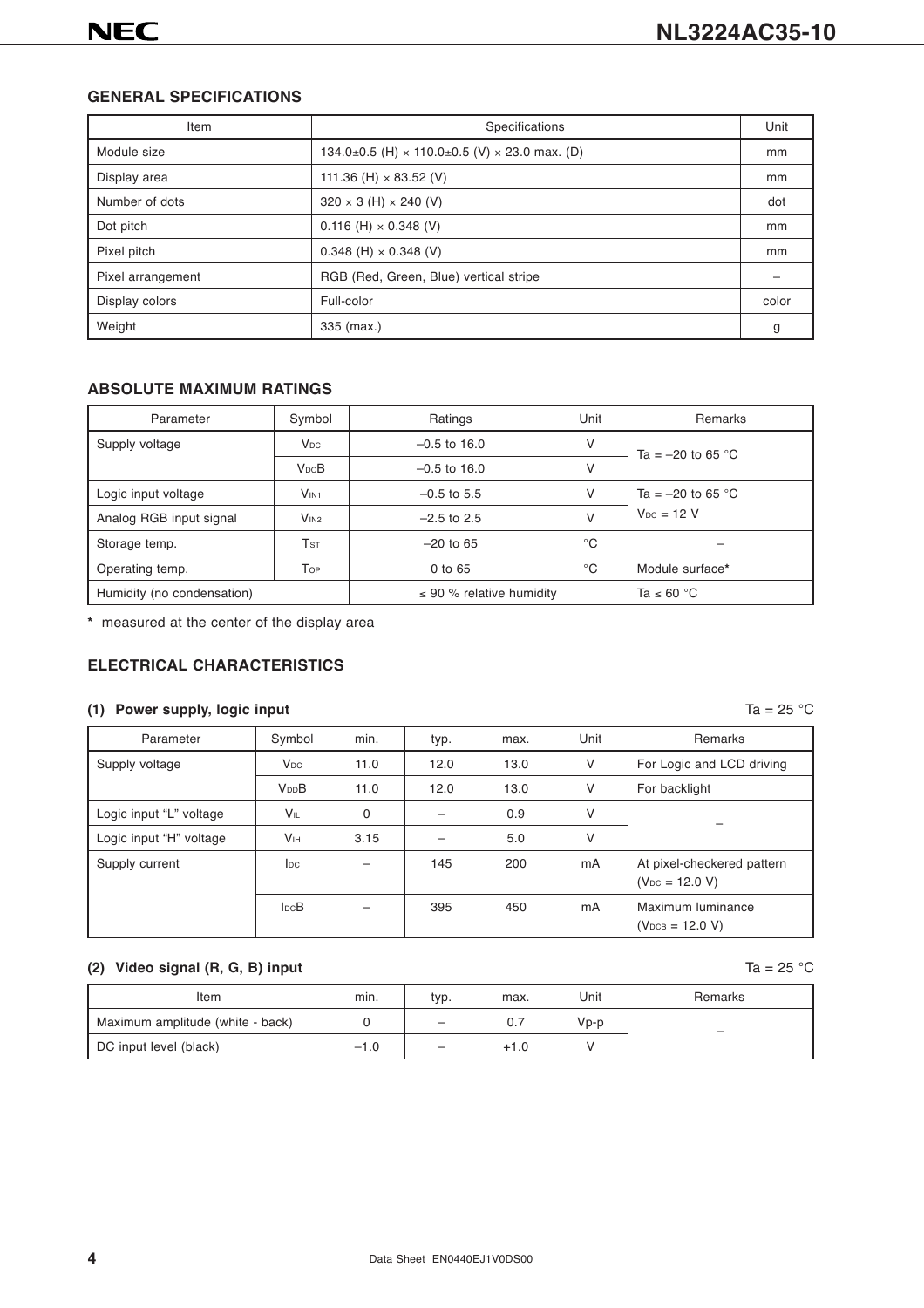#### **SUPPLY VOLTAGE SEQUENCE**



**Note** Synchronous signal, Control signals, CLK



- a) Logic signals (synchronous signals and control signals) should be "0" voltage (V), when VDC is not input. If higher than 0.3 V is input to signal lines, the internal circuit will be damaged.
- b) The backlight power supply (VDCB) is not related to the power supply sequence. However, unstable data will be displayed when the backlight power is turned ON with no logic signals.
- d) Analog RGB input are independent from this power supply sequence.
- f) Apply VDCB within the LCD operation period. When the backlight turns on before LCD operation or the LCD operation turns off before the backlight turns off, the display may momentarily become white.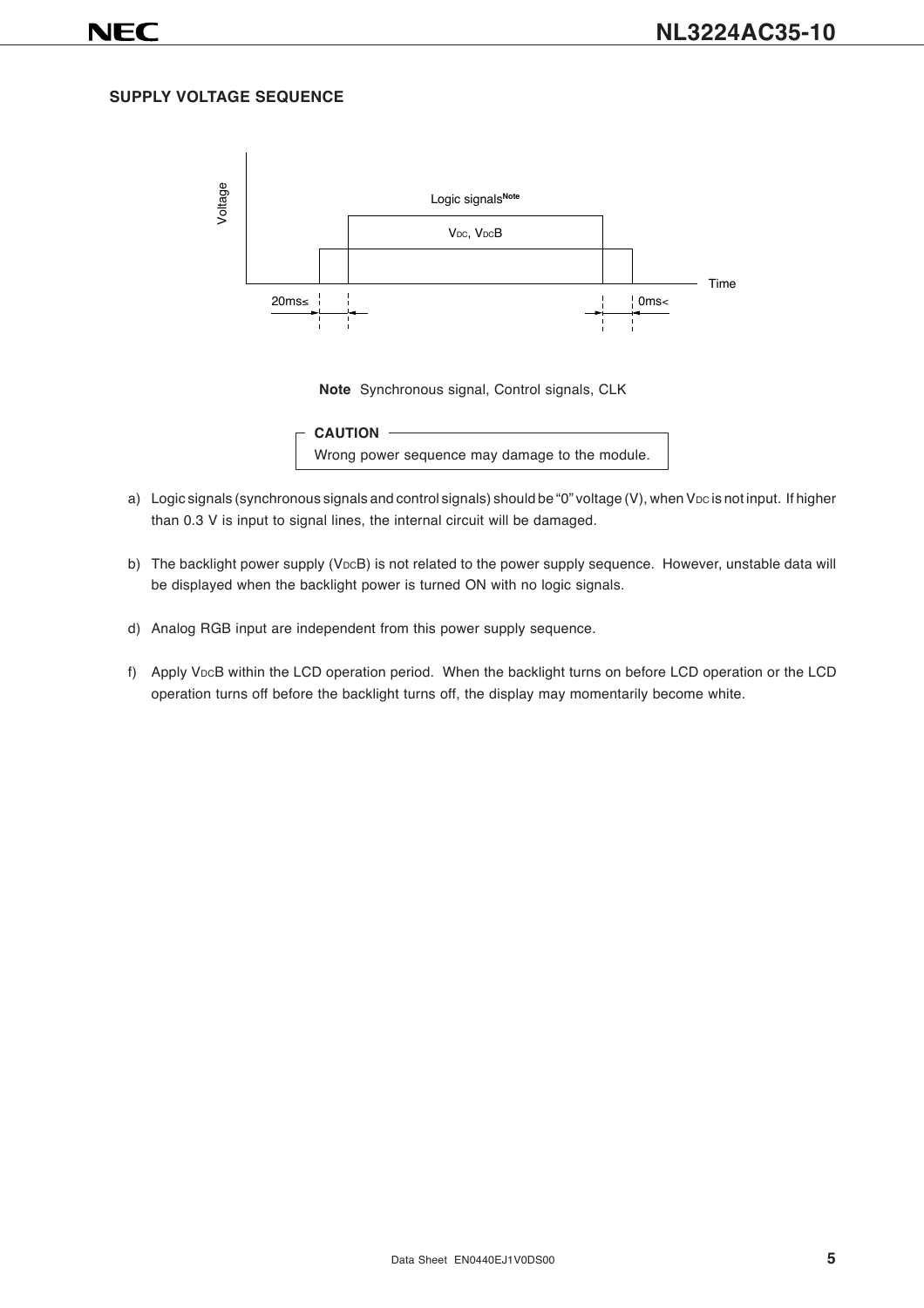#### **INTERFACE PIN CONNECTION**

#### **Connector (CN1)**

| Part no.   | $: 52610 - 2417$                                               |
|------------|----------------------------------------------------------------|
| Supplier   | : Molex                                                        |
|            | Adaptable cable : SUMI-CARD 1.0 mm pitch 24 wick 80 °C quality |
| I Supplier | : SUMITOMO ELECTRIC INDUSTRIES, LTD.                           |
|            |                                                                |

| Pin No.        | Symbol      | Pin No. | Symbol                 | Pin No. | Symbol      |
|----------------|-------------|---------|------------------------|---------|-------------|
| 1              | <b>GNDD</b> | 9       | <b>GNDD</b>            | 17      | <b>GNDD</b> |
| $\overline{2}$ | <b>ECLK</b> | 10      | U/D                    | 18      | <b>GNDA</b> |
| 3              | <b>GNDD</b> | 11      | <b>GNDD</b>            | 19      | R           |
| $\overline{4}$ | <b>HS</b>   | 12      | <b>V<sub>DC</sub></b>  | 20      | <b>GNDA</b> |
| 5              | VS          | 13      | <b>V<sub>DC</sub>B</b> | 21      | G           |
| 6              | <b>BPLS</b> | 14      | $V_{DC}B$              | 22      | <b>GNDA</b> |
| 7              | <b>GNDD</b> | 15      | <b>GNDB</b>            | 23      | B           |
| 8              | <b>GNDD</b> | 16      | <b>GNDB</b>            | 24      | <b>GNDA</b> |

<Connector location>



**6** Data Sheet EN0440EJ1V0DS00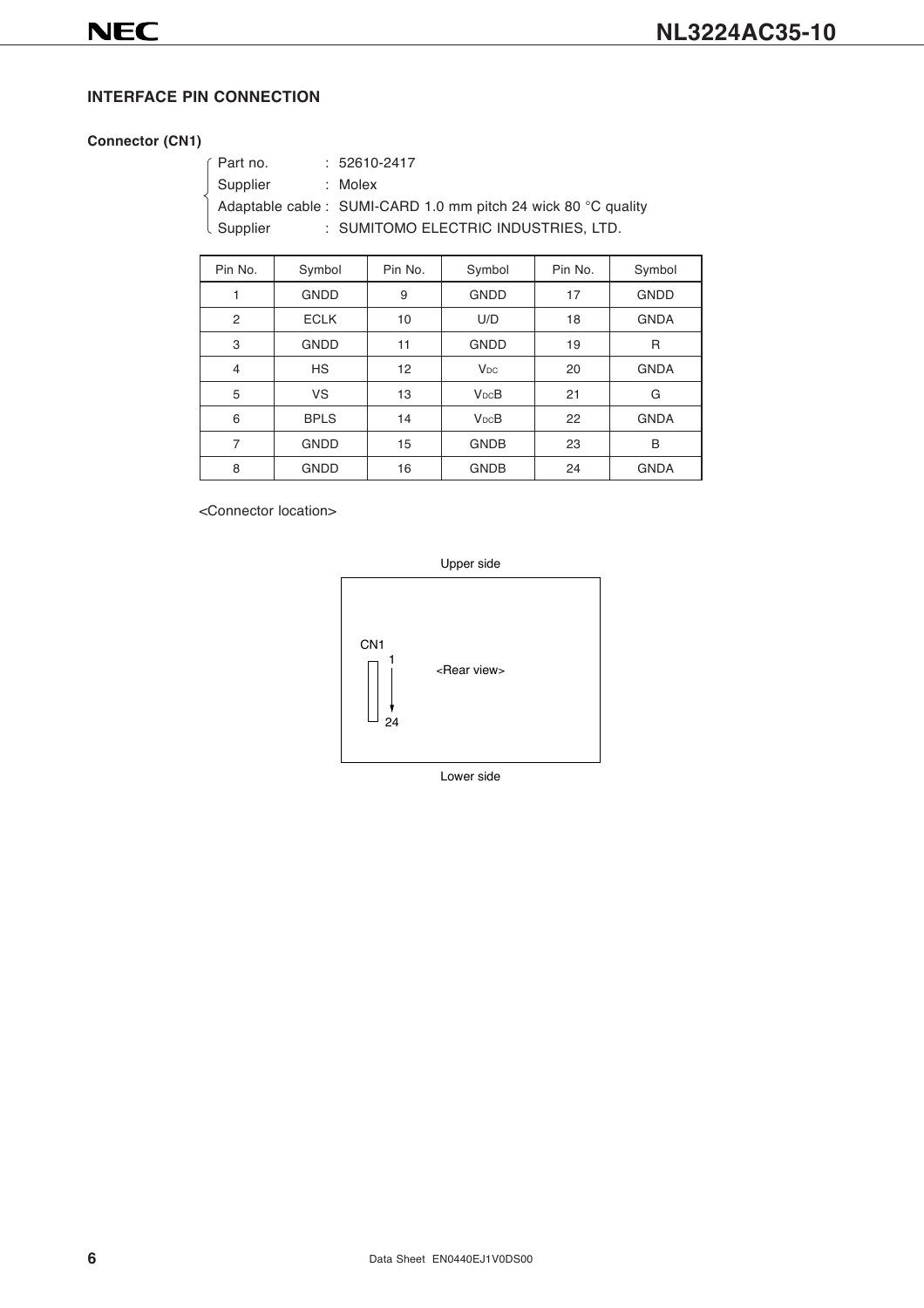#### **PIN FUNCTIONS**

| Symbol                 | 1/O   | Logic    | Description                                                                                         |             |
|------------------------|-------|----------|-----------------------------------------------------------------------------------------------------|-------------|
| <b>ECLK</b>            | Input |          | External clock input. (CMOS level) This timing-signal is for display data.                          |             |
| Hsync                  | Input | Negative | Horizontal synchronous signal input (CMOS level)                                                    |             |
| Vsync                  | Input | Negative | Vertical synchronous signal input (CMOS level)                                                      |             |
| R                      | Input |          | Analog Red signal input (0.7Vp-p, 75 $\Omega$ )                                                     |             |
| G                      | Input |          | Analog Green signal input (0.7Vp-p, 75 $\Omega$ )                                                   |             |
| B                      | Input |          | Analog Blue signal input (0.7Vp-p, 75 $\Omega$ )                                                    |             |
| U/D                    | Input |          | Scan direction select signal. Default value is H (CMOS level)<br>H: down scanning<br>L: up scanning |             |
| <b>BPLS</b>            | Input |          | Luminance control signal (pulse input)<br>Luminance is controlled by the pulse width                |             |
| <b>V<sub>DC</sub></b>  | Input |          | Power supply for processor, controller and driver (+12 V)                                           |             |
| <b>V<sub>DC</sub>B</b> | Input |          | Power supply for backlight (+12 V)                                                                  |             |
| <b>GNDA</b>            |       |          | Ground for analog RGB signal                                                                        | <b>Note</b> |
| <b>GNDD</b>            |       |          | Ground for logic (V <sub>DC</sub> )                                                                 | <b>Note</b> |
| <b>GNDB</b>            |       |          | Ground for backlight. (V <sub>DC</sub> B)                                                           |             |

**Note** GNDA should be separated from GNDD to avoid display noise.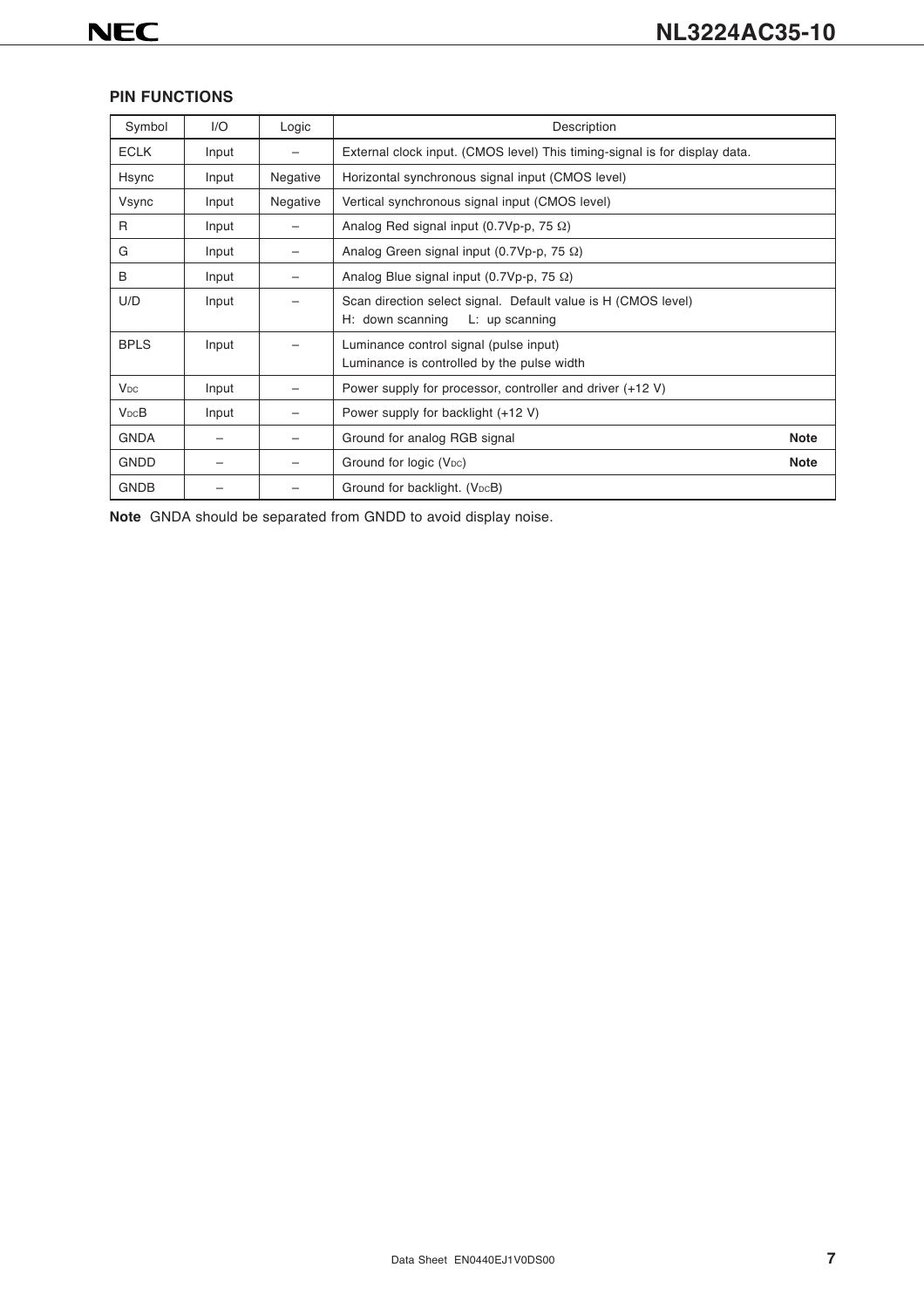#### **INPUT SIGNAL TIMING**

|                | Parameter        | Symbol | min.                     | typ.                     | max.                     | Unit       | Remarks                  |
|----------------|------------------|--------|--------------------------|--------------------------|--------------------------|------------|--------------------------|
| External-CLK   | Frequency        | 1/tc   | $\overline{\phantom{0}}$ | 8.0                      |                          | <b>MHz</b> |                          |
|                |                  |        | 118.75                   | 125.00                   | 131.25                   | ns         |                          |
|                | Rise/fall        | tcrf   | $\overline{\phantom{0}}$ | $\overline{\phantom{0}}$ | 10                       | ns         | $\overline{\phantom{0}}$ |
|                | Duty             | tch/tc | 0.4                      | 0.5                      | 0.6                      |            |                          |
| <b>HS</b>      | Period           | th     | 60.38                    | 63.56                    | 66.74                    | $\mu$ S    | 15.734 kHz               |
|                |                  |        | -                        | 508                      |                          | <b>CLK</b> | (typ.)                   |
|                | Display          | thd    | $\overline{\phantom{0}}$ | 40.00                    | $\overline{\phantom{0}}$ | $\mu$ s    |                          |
|                |                  |        | $\overline{\phantom{0}}$ | 320                      | $\qquad \qquad -$        | CLK        |                          |
|                | Pulse-width      | thp    | 1.0                      | 4.7                      | —                        | $\mu$ S    |                          |
|                |                  |        | $\qquad \qquad -$        | 38                       | $\overline{\phantom{0}}$ | <b>CLK</b> |                          |
|                | Pulse-width      | thpb   | $\qquad \qquad -$        | 9.63                     | -                        | $\mu$ S    | 240 line                 |
|                | +Back-porch      |        | $\qquad \qquad -$        | 77                       | -                        | <b>CLK</b> |                          |
|                | CLK-Hsync timing | thch   | 10.0                     | $\qquad \qquad -$        | -                        | ns         | $\qquad \qquad -$        |
|                | hold/setup time  | thcs   | 10.0                     | $\qquad \qquad -$        | -                        | ns         | $\overline{\phantom{0}}$ |
|                | V-Hsync timing   | thvh   | 1.5                      | $\qquad \qquad -$        | -                        | CLK        |                          |
|                | hold/setup time  | thvs   | 10.0                     | $\overline{\phantom{0}}$ | $\overline{\phantom{0}}$ | <b>CLK</b> | $\qquad \qquad -$        |
|                | Rise/fall        | thrf   | $\overline{\phantom{0}}$ | $\bar{ }$                | 10.0                     | ns         | $\overline{\phantom{0}}$ |
| <b>VS</b>      | Period           | tv     | 15.85                    | 16.68                    | 17.51                    | ns         | 59.94 Hz                 |
|                |                  |        | -                        | 262.5                    |                          |            | (typ.)                   |
|                | Display          | tvd    | $\qquad \qquad -$        | 15.25                    | $\overline{\phantom{0}}$ | ms         | 240 line                 |
|                |                  |        | $\overline{\phantom{0}}$ | 240                      | $\overline{\phantom{0}}$ | H          |                          |
|                | Pulse-width      | tvp    | 158.89                   | 190.67                   | —                        | $\mu$ S    |                          |
|                |                  |        | $\overline{\phantom{0}}$ | 3                        | -                        | H          |                          |
|                | Pulse-width      | tvpb   |                          | 1.33                     |                          | ms         |                          |
|                | +Back-porch      |        | $\overline{\phantom{0}}$ | 21                       | $\overline{\phantom{0}}$ | H          |                          |
|                | Rise/fall        | tvrf   | $\overline{\phantom{0}}$ | $\overline{\phantom{0}}$ | 10.0                     | ns         |                          |
| Analog R, G, B | Setup time       | tdas   | 10.0                     | $\qquad \qquad -$        | $\overline{\phantom{0}}$ | ns         | -                        |
|                | Hold time        | tdah   | 10.0                     | $\overline{\phantom{0}}$ | $\overline{\phantom{0}}$ | ns         |                          |

**Note** In the display start period (pulse-width + back-porch), analog RGB signals should be blanking level.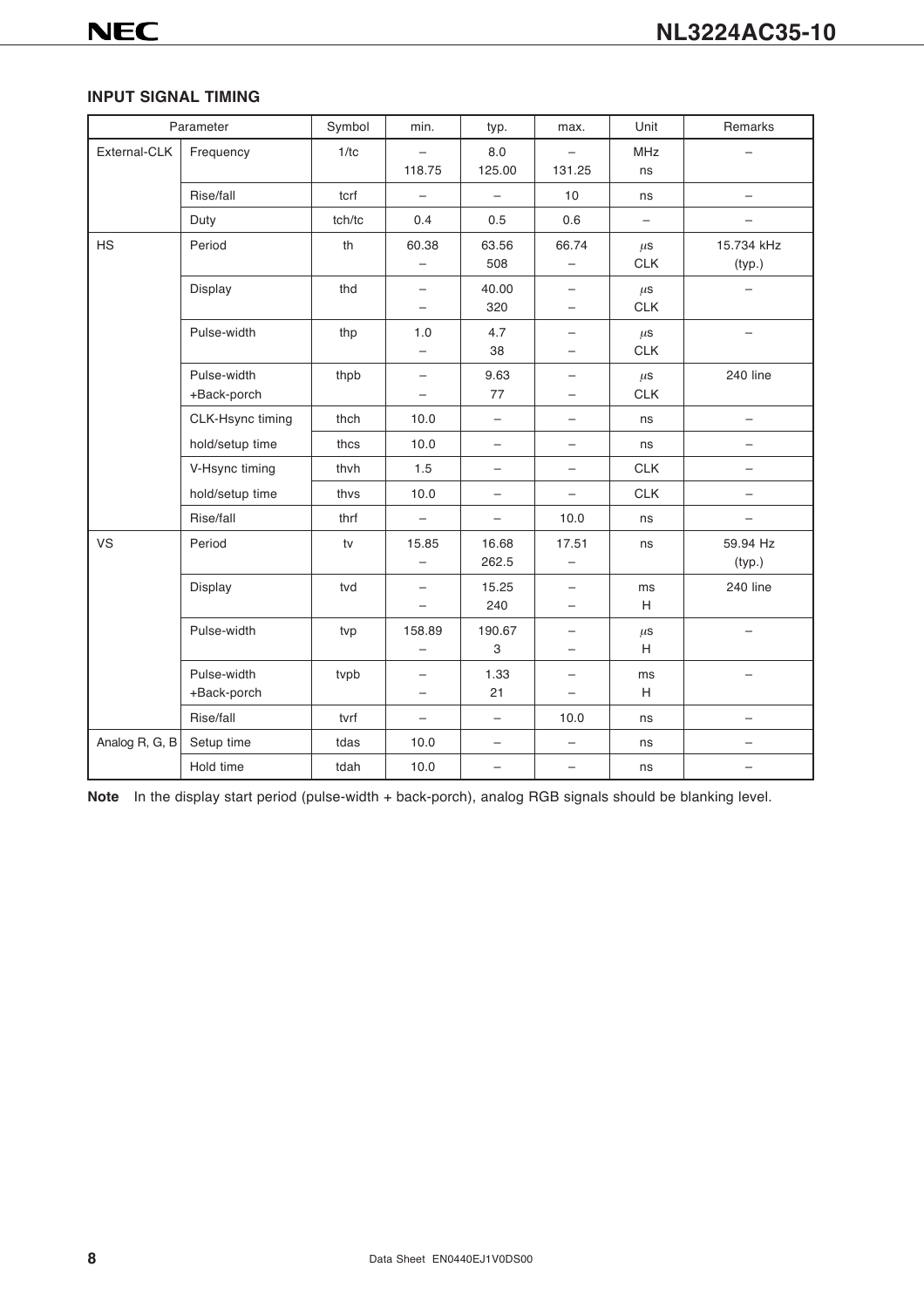**DEFINITION OF INPUT SIGNAL TIMING**



**\*** VIH = 3.15 V (min.) to 5.00 V (max.)  $V_{IL} = 0.00 V$  (min.) to 0.90 V (max.)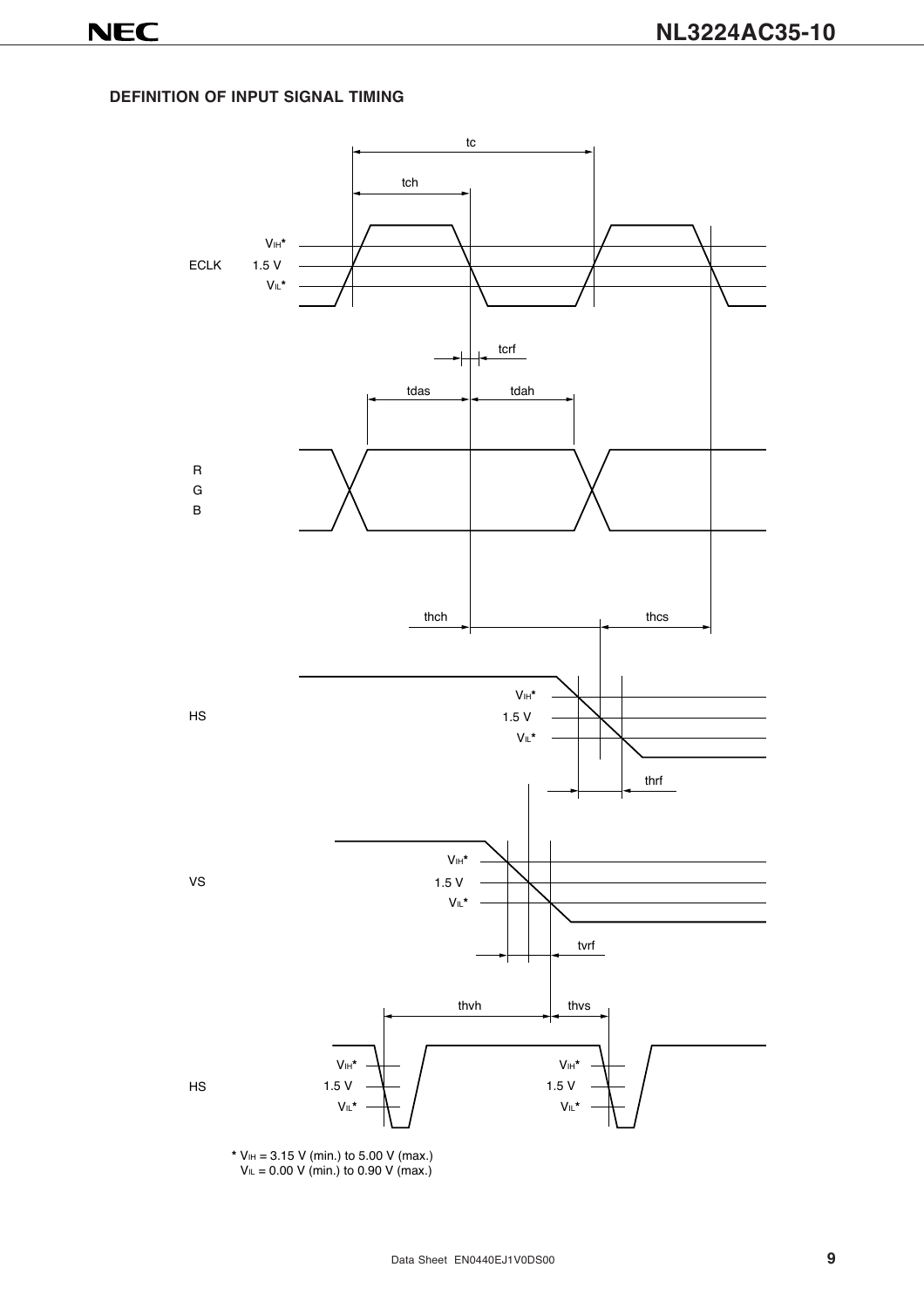

**Note** Refer to OPTICAL CHARACTRISTICS Note 6 about BPLS.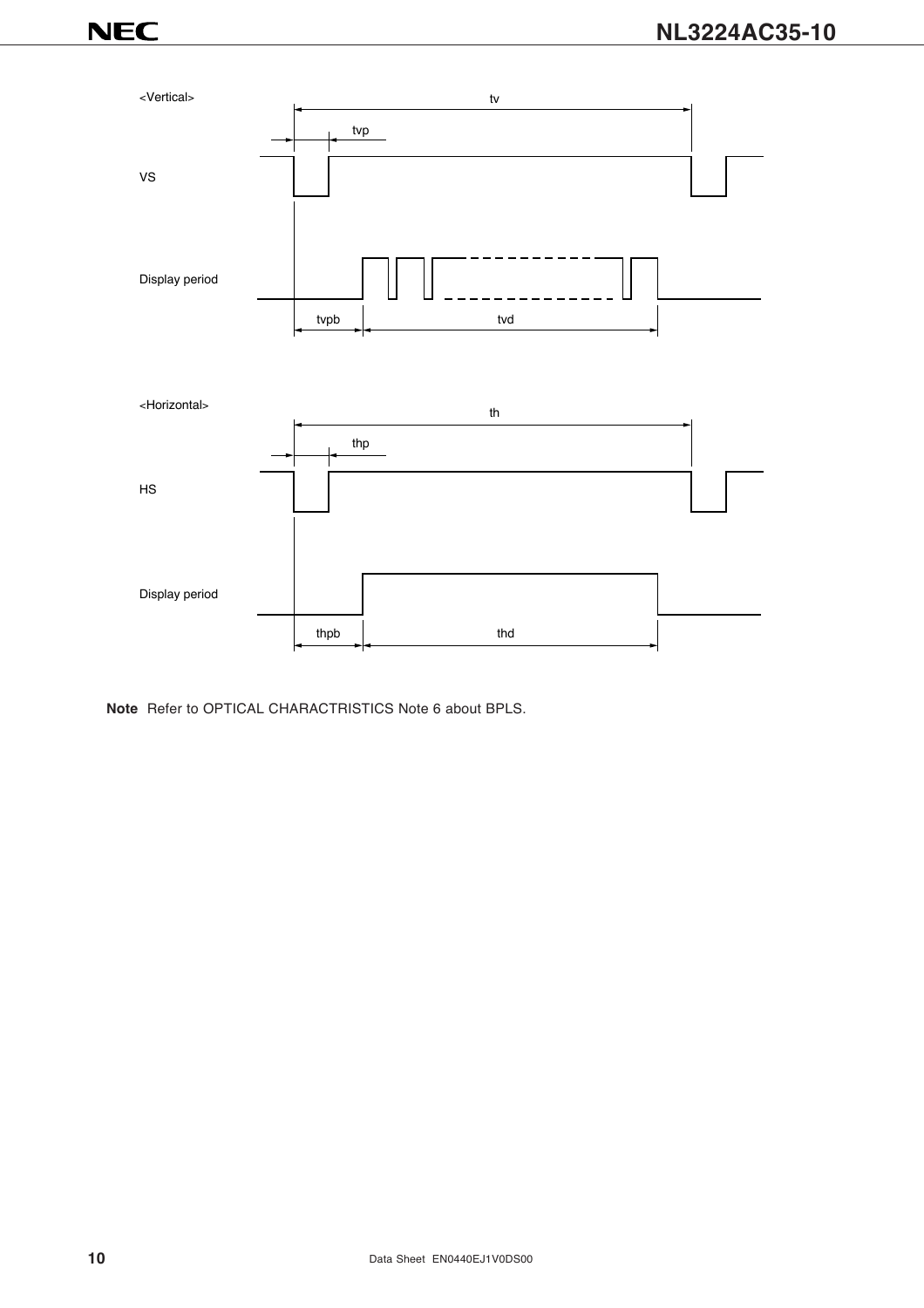**OPTICAL CHARACTERISTICS** (Ta = 25 °C,  $V_{DD}$  = 12 V,  $V_{DD}B$  = 12 V) Note 1

| Item                    | Symbol          | Condition       | Min. | Typ. | Max.                     | Unit              | Remark |
|-------------------------|-----------------|-----------------|------|------|--------------------------|-------------------|--------|
| Luminance               | ∟vmax           | White           | 200  | 250  | -                        | cd/m <sup>2</sup> | Note 1 |
| Contrast ratio          | СR              | Perpendicular   | 70   | 85   | $\overline{\phantom{0}}$ | —                 | Note 2 |
| Luminance control range | $\qquad \qquad$ | $max. = 100 \%$ | 10   | -    | 100                      | -                 | Note 6 |

**Reference data** (Ta = 25 °C, V<sub>DD</sub> = 12 V, V<sub>DD</sub>B = 12 V)

| Item                 | Symbol     | Condition                                                          | Min. | Typ. | Max. | Unit | Remark |
|----------------------|------------|--------------------------------------------------------------------|------|------|------|------|--------|
| Contrast ratio       | <b>CR</b>  | $\theta$ R = 0°, $\theta$ L = 0°, $\theta$ U = 0°, $\theta$ D = 5° | 80   | 100  |      |      | Note 2 |
| Color gamut          | C          | at center, to NTSC                                                 | 40   | 50   |      |      |        |
| Luminance uniformity |            | White                                                              |      |      | 2.0  | -    | Note 3 |
| Viewing angle range  | $\theta$ R | $CR > 10$ , $\theta U = 0^\circ$ , $\theta D = 5^\circ$            | 45   | 50   |      | deg. |        |
|                      | $\theta L$ | white/black                                                        | 45   | 50   |      | deg. | Note 4 |
|                      | $\theta U$ | $CR > 10$ , $\theta$ R = 30°, $\theta$ L = 30°                     | 18   | 25   |      | deg. |        |
|                      | $\theta$ D | white/black                                                        | 18   | 25   |      | deg. |        |
| Response time        | Ton        | white to black                                                     |      | 16   | 30   | ms   | Note 5 |
|                      | Toff       | black to white                                                     |      | 44   | 60   | ms   | Note 5 |

**Notes 1.** The luminance is measured after 20 minutes from the module works, with all pixels in "white". The typical value is measured after luminance saturation.

**2.** The contrast ratio is calculated by using the following formula.

Contrast ratio (CR) = Luminance with all pixels in "white" Luminance with all pixels in "black"



**3.** Luminance uniformity is calculated by using the following formula.

Luminance uniformity = Minimum Luminance Maximum Luminance

The luminance is measured at near the five points shown below.

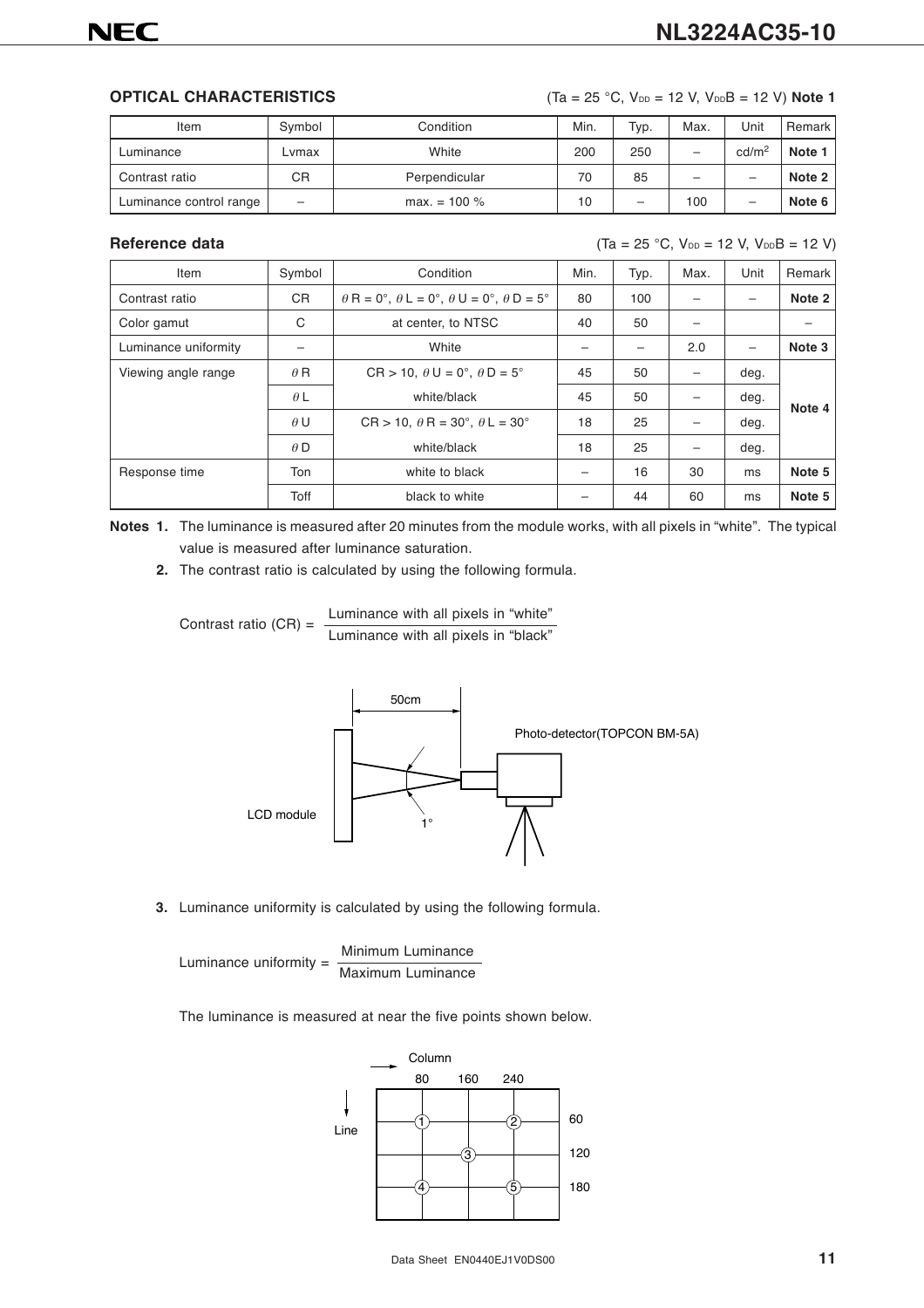**Notes 4.** Definitions of viewing angle are as follows.



**5.** Definitions of response time is as follows.

Photo-detector output signal is measured when the luminance changes "white" to "black" and "black" to "white". Response time are Ton and Toff of the photo-detector output amplitude. Ton is the time between 100 % and 10 %. Toff is the time between 0 % and 90 %.



**6.** The pulse signal for luminous control needs to feed BPLS-pin in the white-color data. (CMOS level)



Pulse (A) duty 100 %: Relative luminance is 100 % Pulse (A) duty 20 %: Relative luminance is 10 % (reference value)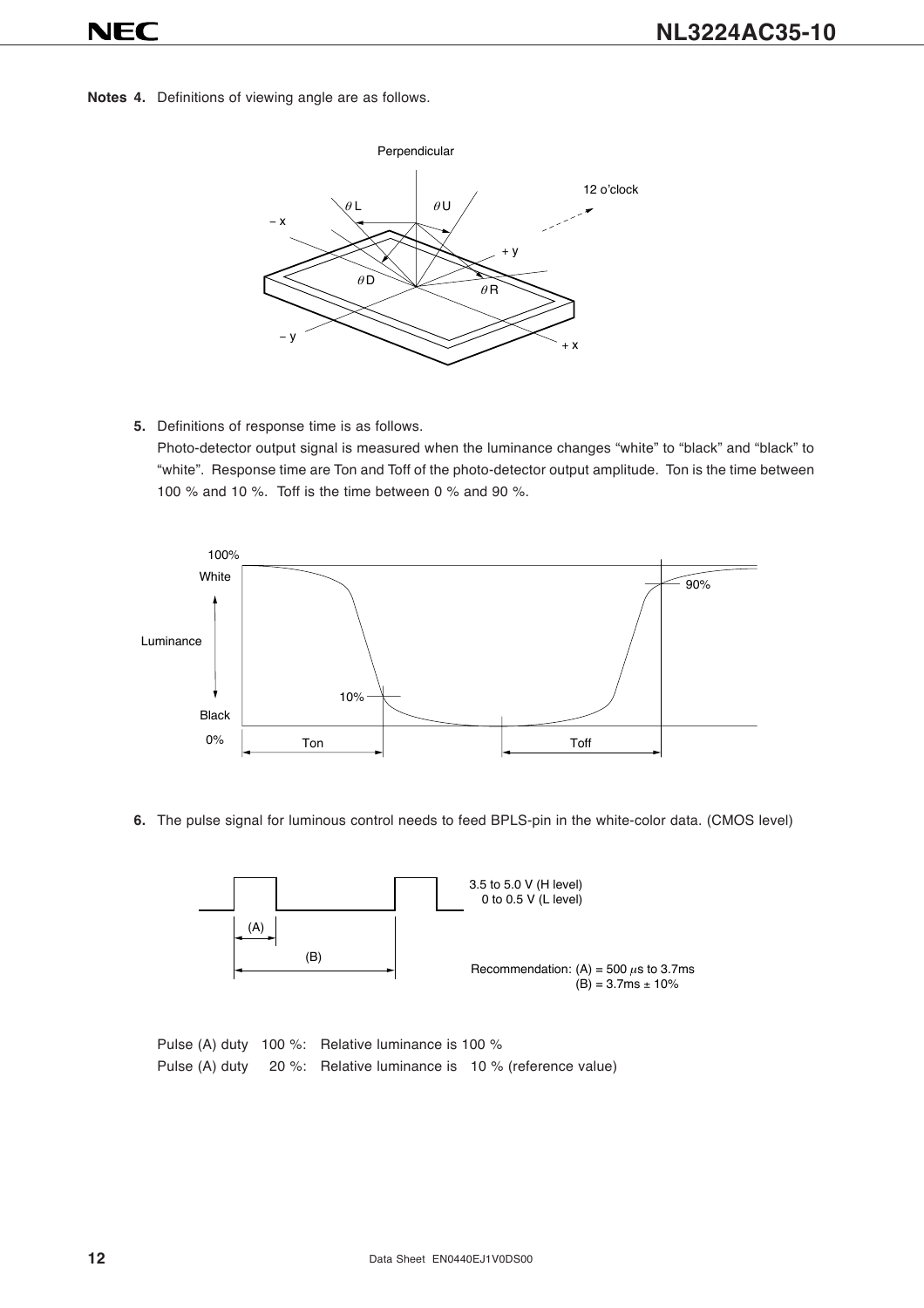#### **RELIABILITY TEST**

| <b>Test item</b>                      | <b>Test condition</b>                                                                                                                        | Judgment |
|---------------------------------------|----------------------------------------------------------------------------------------------------------------------------------------------|----------|
| High temperature (operation)          | (1) $65\pm2$ °C at the display aria<br>$(2)$ 192 hours<br>3 Others are based on JASO-D001.                                                   | $*1$     |
| Low temperature (operation)           | $(1)$ 0±4 °C at the display aria<br>2 192 hours<br>Others are based on JASO-D001.<br>(3)                                                     | $*1$     |
| High temperature (non-operation)      | $(1)$ 65±2 °C at the display aria<br>2 192 hours<br>3 Others are based on JASO-D001.                                                         | $*1$     |
| Low temperature (non-operation)       | $(1)$ -20 $\pm$ 4 °C at the display aria<br>(2) 192 hours<br>Others are based on JASO-D001.<br>(3)                                           | $*1$     |
| High temperature/humidity (operation) | $(1)$ 60±2 °C, 90 % relative humidity<br>2 192 hours<br>(3)<br>Others are based on JASO-D001.                                                | $*1$     |
| Thermal shock (non-operation)         | : $65\pm3$ °C, 30 minutes<br>1 First step<br>Second step : - 20±3 °C, 30 minutes<br>2 100 cycles<br>3 Others are based on JASO-D001.         | $*1$     |
| Vibration (non-operation)             | $(1)$ 5-200 Hz, 3G<br>(2) 10 minute/sweep.<br>3 X and Y direction : 2 hours<br>Z direction<br>: 4 hours<br>4) Others are based on JASO-D001. | $*1, *2$ |
| Mechanical shock (non-operation)      | $(1)$ 100G, 11ms<br>2 X, Y, Z direction: 3 times each direction<br>3 Others are based on JASO-D001.                                          | $*1, *2$ |
| ESD (operation)                       | $(1)$ 150 pF, 150 $\Omega$ , ±10 KV<br>9 places on a panel *3<br>(2)<br>3 10 times each place at one-second intervals                        | $*1$     |

JASO: Japanese Automobile Standards Organization

- \*1: Display function is checked by the same condition as LCD module out-going inspection.
- \*2: Physical damage
- \*3: Discharge points are shown in the figure.

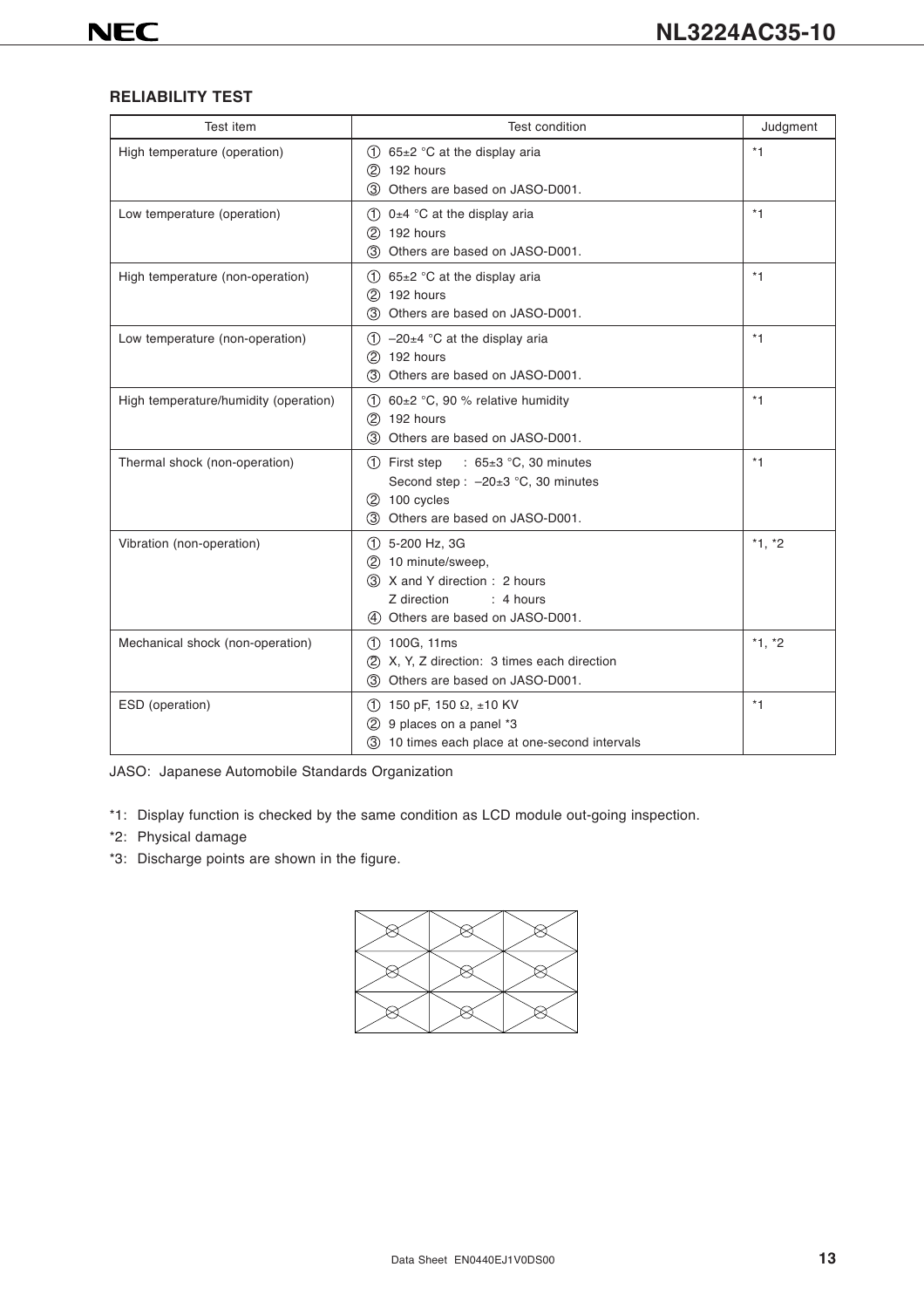#### **GENERAL CAUTIONS**

Next figures and sentence are very important. Please understand these contents as follows.

| <b>CAUTION</b> | This figure is a mark that you will get hurt and/or the module will have damages when<br>you make a mistake to operate. |
|----------------|-------------------------------------------------------------------------------------------------------------------------|
|                |                                                                                                                         |



This figure is a mark that you will get an electric shock when you make a mistake to operate.

This figure is a mark that you will get hurt when you make a mistake to operate

# **CAUTION**



Do not touch an inverter, on which is stuck a caution label, while the LCD module is under the operation, because of dangerous high voltage.

- (1) Caution when taking out the module
	- a) Pick the pouch only, in taking out module from a carrier box.
- (2) Cautions for handling the module
	- a) As the electrostatic discharges may break the LCD module, handle the LCD module with care against electrostatic discharges.
	- b)  $\Lambda$  As the LCD panel and backlight element are made from fragile glass material, impulse and pressure to the LCD module should be avoided.
	- c) As the surface of polarizer is very soft and easily scratched, use a soft dry cloth without chemicals for cleaning.
	- d) Do not pull the interface connectors in or out while the LCD module is operating.
	- e) Put the module display side down on a flat horizontal plane.
	- f) Handle connectors and cables with care.
	- g) When the module is operating, do not lose ECLK, Hsync, or Vsync signal. If any one of these signals is lost, the LCD panel would be damaged.
	- h) Don't push or rub the surface of LCD module please. If you do, the scratches or the marks like rubbing may left on the surface of the module.
- (3) Cautions for the atmosphere
	- a) Dew drop atmosphere must be avoided.
	- b) Do not store and/or operate the LCD module in a high temperature and/or high humidity atmosphere. Storage in an Electro-conductive Polymer Packing Pouch and under relatively low temperature atmosphere is recommended.
	- c) This module uses a cold cathode fluorescent lamp. Therefore, the life time of the lamp becomes short conspicuously at low temperature.
	- d) Do not operate the LCD module in a high magnetic field.
- (4) Caution for the module characteristics
	- a) Do not apply the fixed pattern data signal to the LCD module at product aging. Applying fixed pattem for a long time may cause image sticking.
	- b) The noise from the inverter circuit may be observed in the luminance control mode. This is not defects not malfunctions.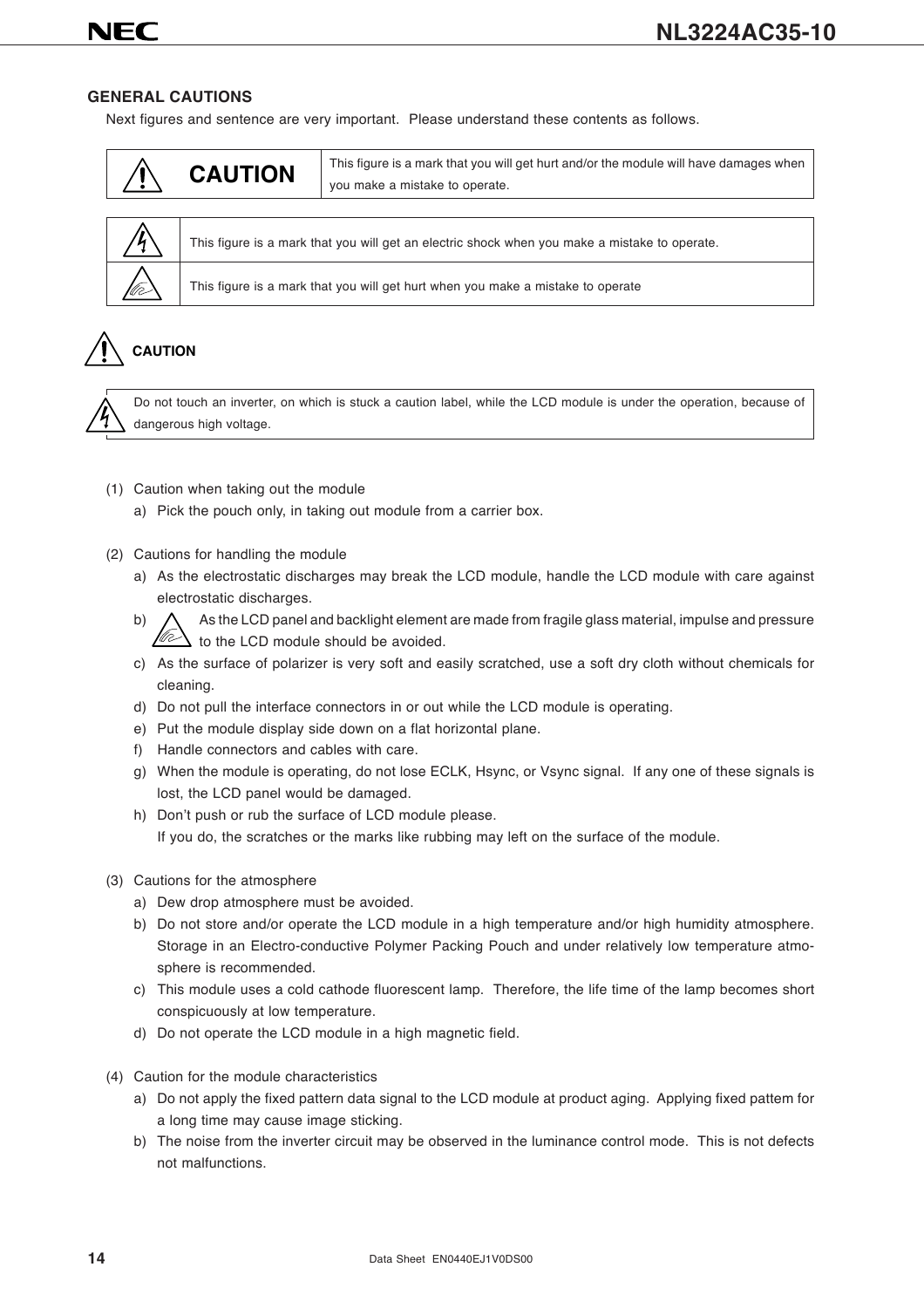- (5) Other cautions
	- a) Do not disassemble and/or reassemble LCD module.
	- b) Do not readjust variable resistors nor switches etc.
	- c) When returning the module for repair or etc., please pack the module not to be broken. We recommend the original shipping packages.

Liquid Crystal Display has the following specific characteristics. There are not defects or malfunctions.

The display condition of LCD module may be affected by the ambient temperature. This module has cold cathode tube for backlight. Optical characteristics, like luminance or uniformity, will be changed during time.

Uneven brightness and/or small spots may be noticed depending on different display patterns.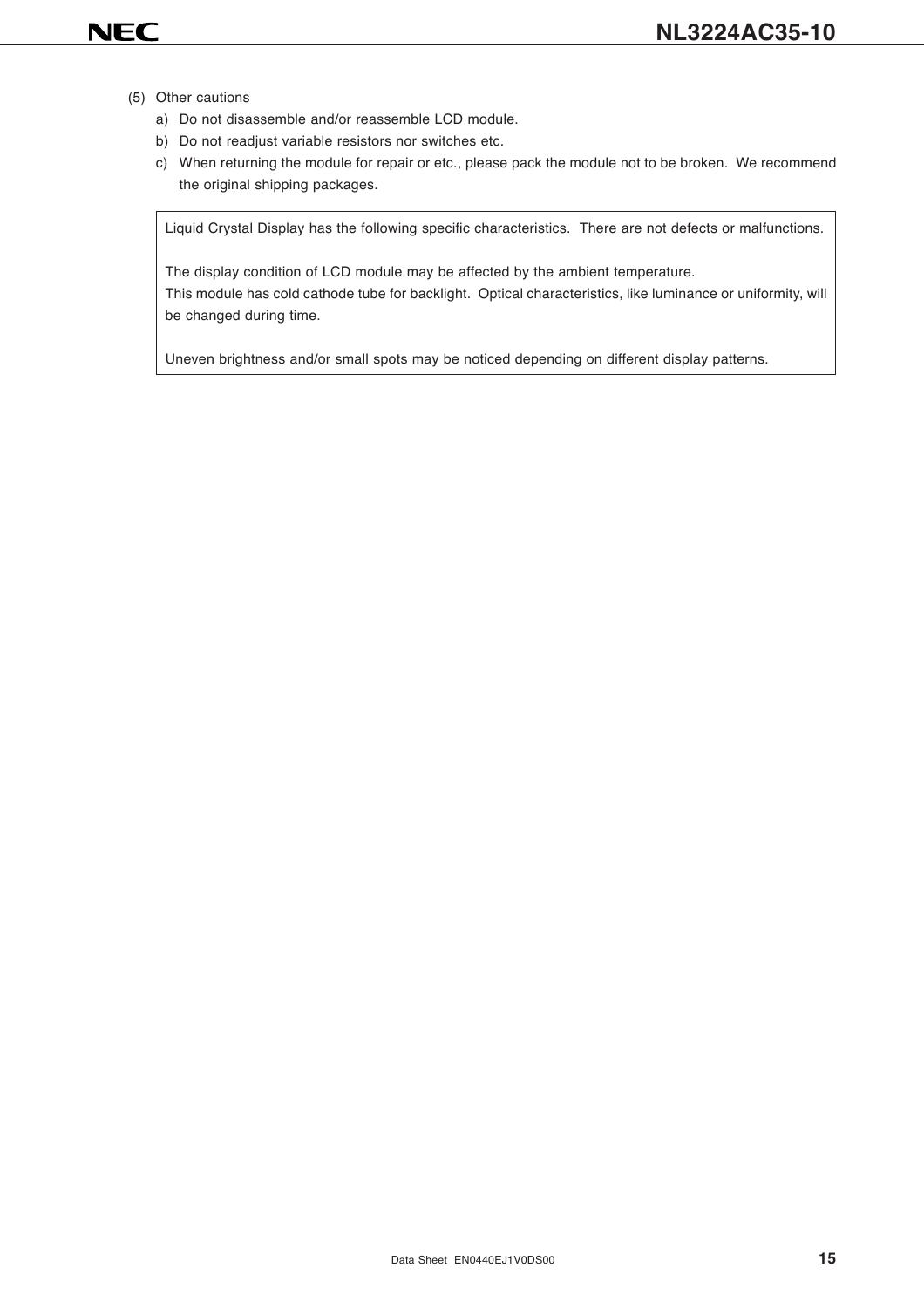### **OUTLINE DRAWING (Unit in mm) Front view**

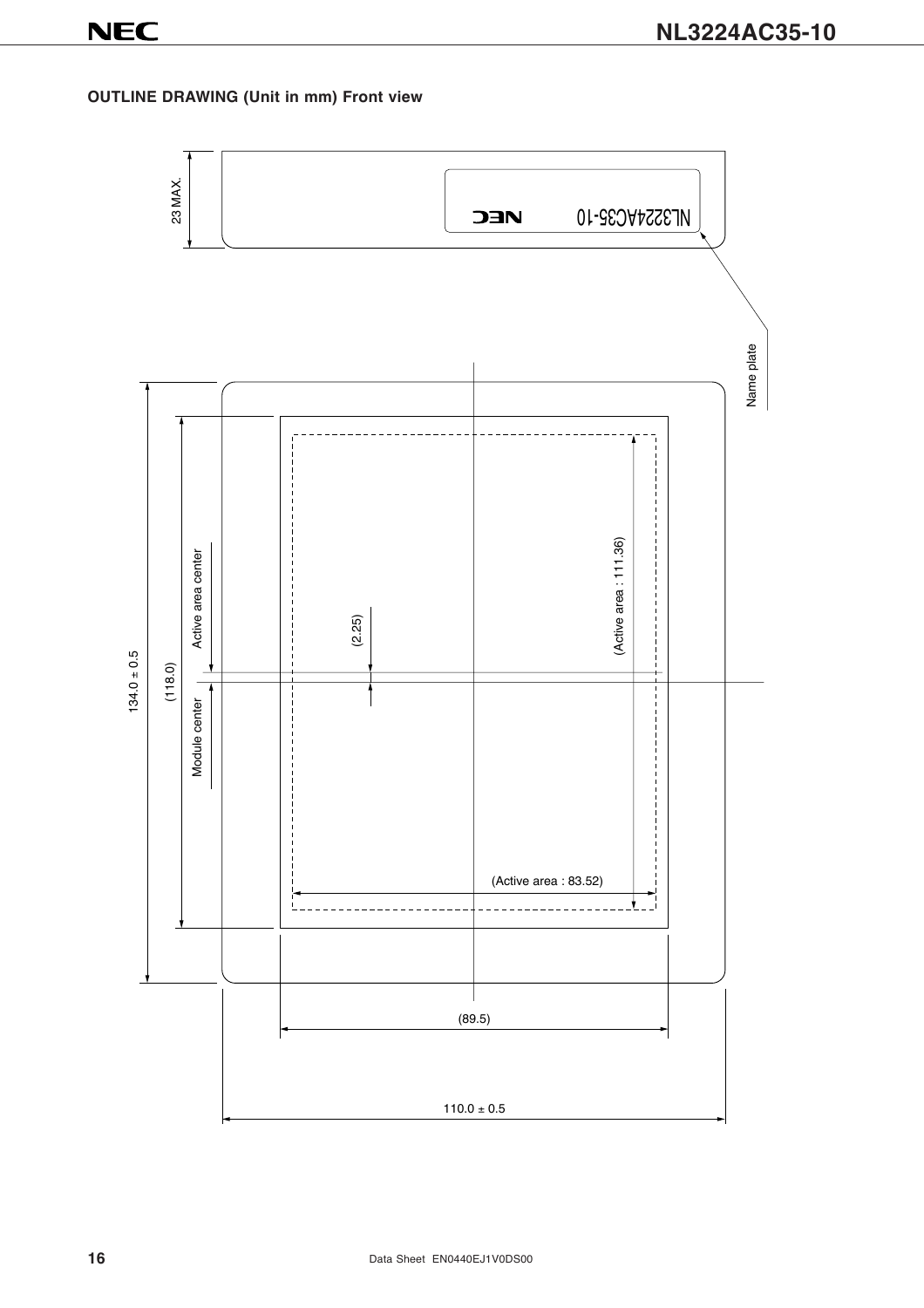### **OUTLINE DRAWING (Unit in mm) Rear view**

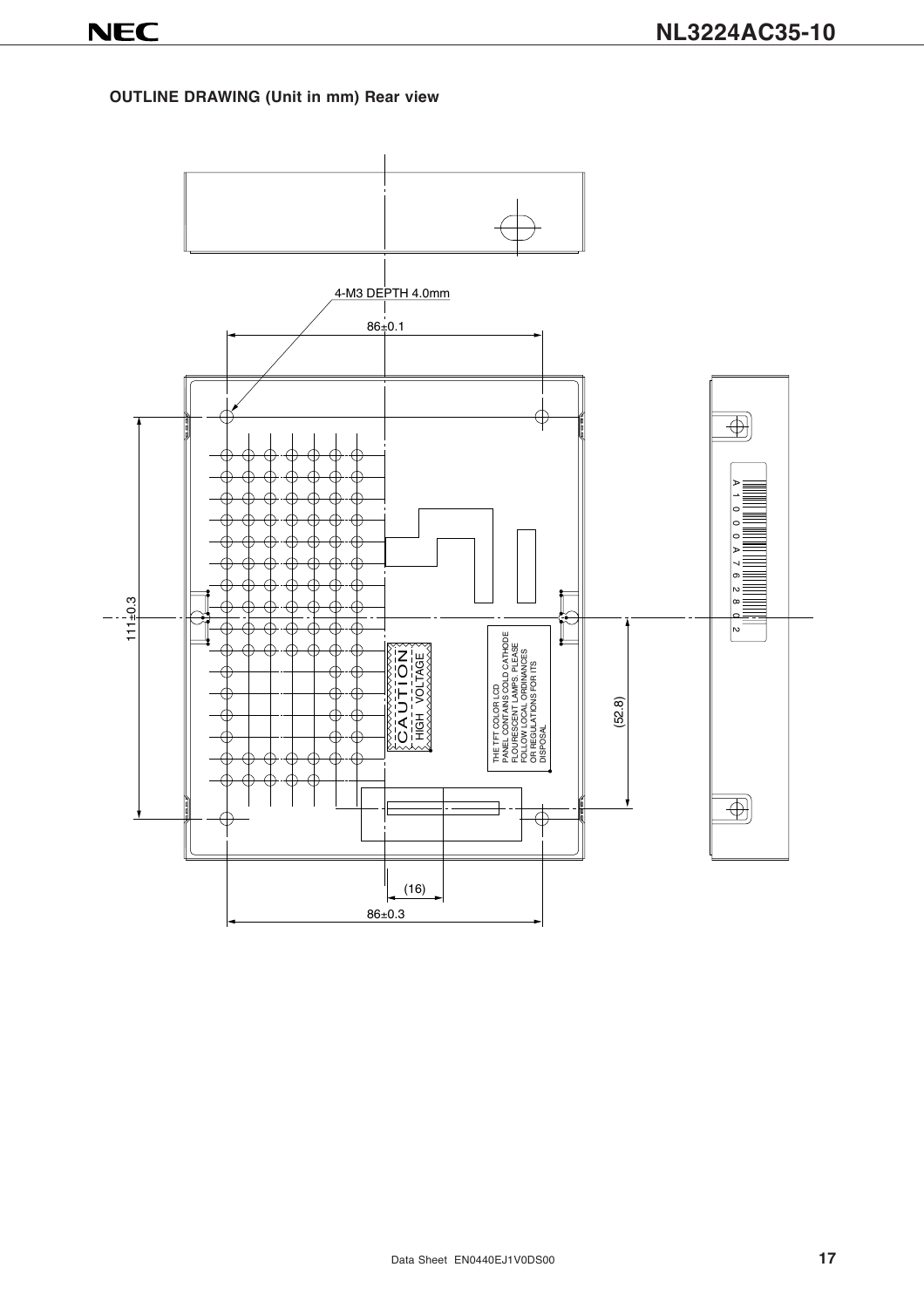**[MEMO]**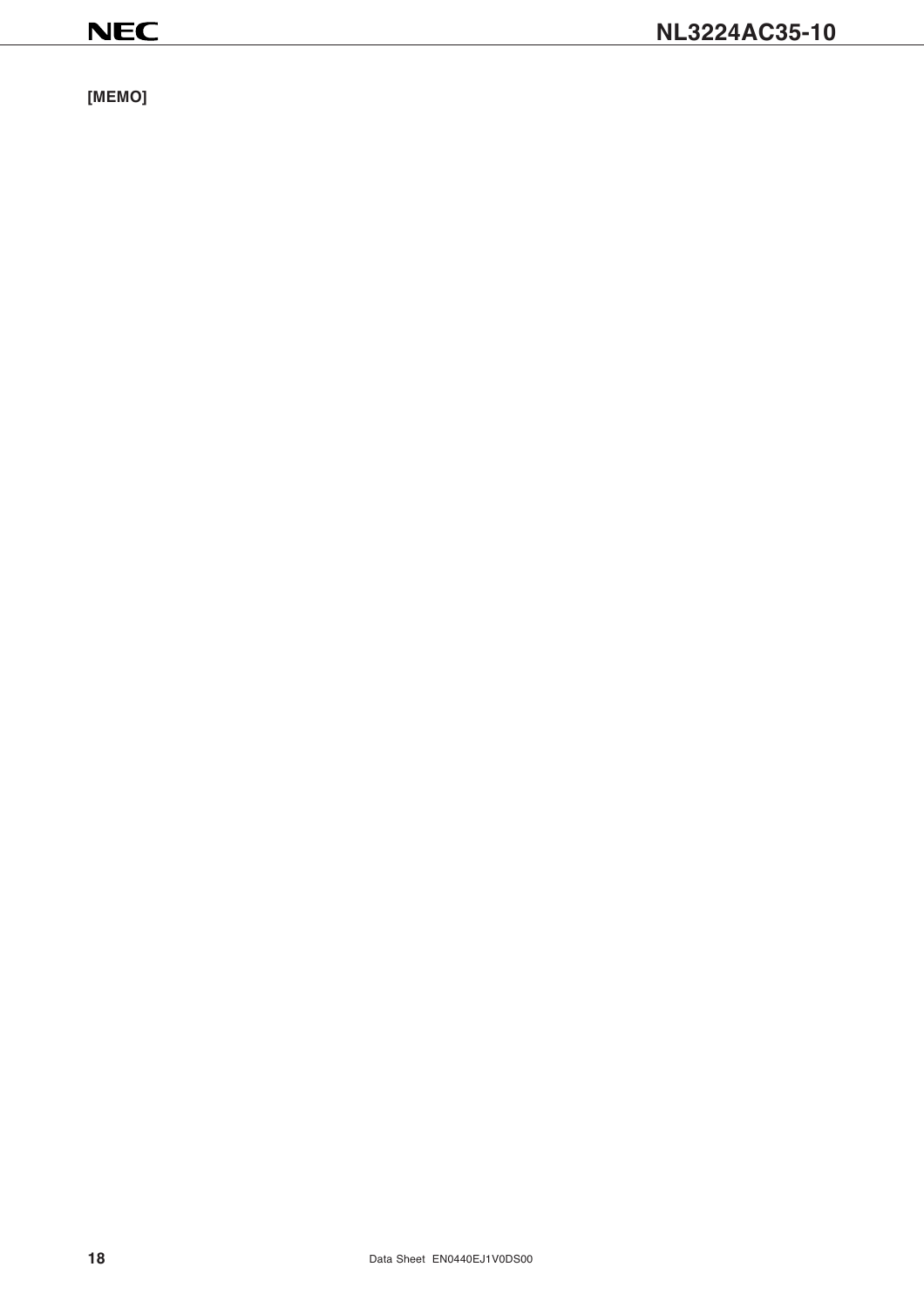**[MEMO]**